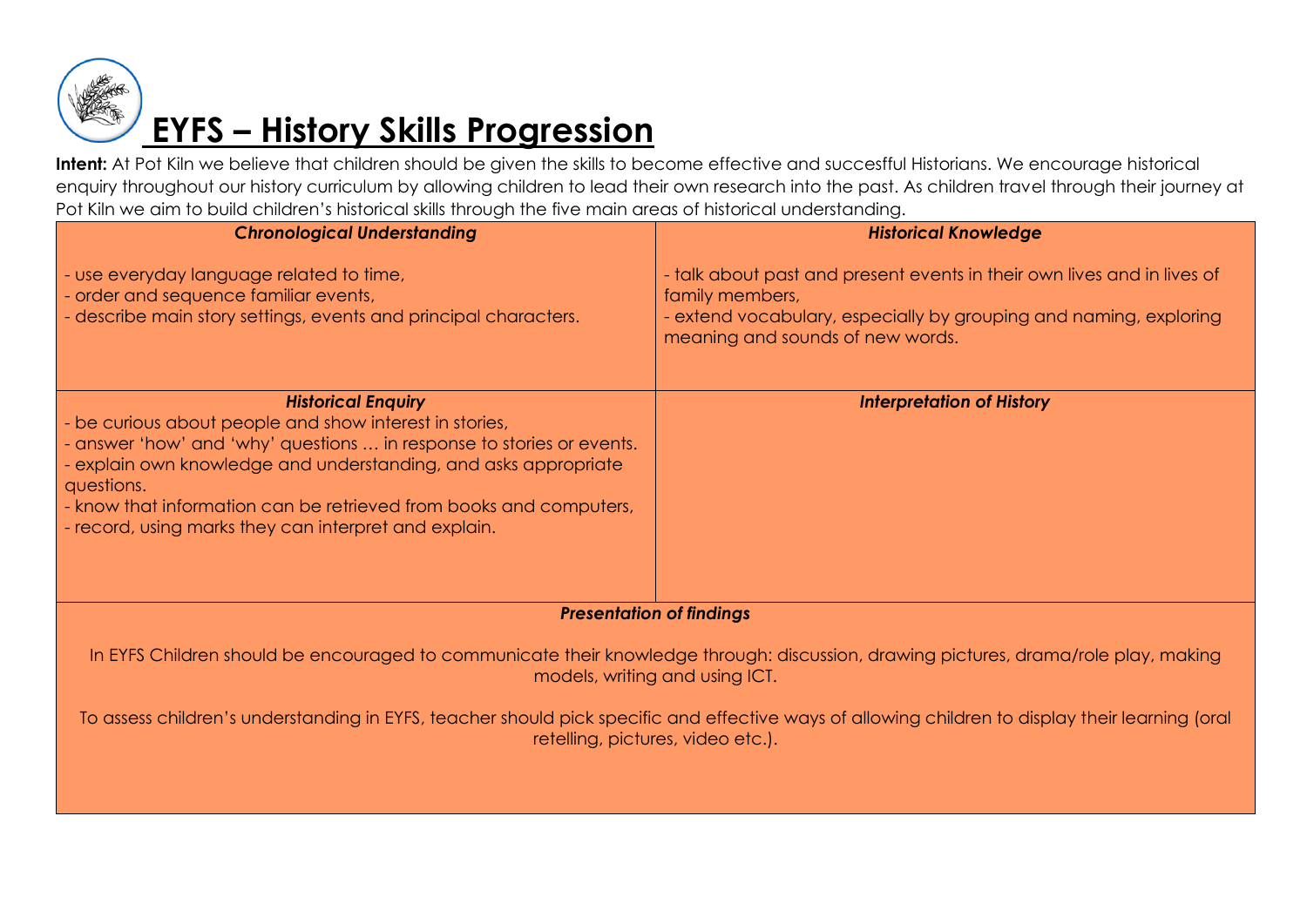

| <b>Chronological Understanding</b>                                                                                                                                                                                                                                 | <b>Historical Knowledge</b>                                                                                                                                                                                                                                                                          |
|--------------------------------------------------------------------------------------------------------------------------------------------------------------------------------------------------------------------------------------------------------------------|------------------------------------------------------------------------------------------------------------------------------------------------------------------------------------------------------------------------------------------------------------------------------------------------------|
| - sequence events in their life,<br>- sequence 3 or 4 artefacts from distinctly different periods of time,<br>- match objects to people of different ages,<br>- sequence events or objects in chronological order.                                                 | begin to describe similarities and differences in artefacts,<br>- use a range of sources to find out characteristic features of the past,<br>- recognise the difference between past and present in their own and<br>others' lives,<br>- they know and recount episodes from stories about the past. |
| <b>Historical Enquiry</b>                                                                                                                                                                                                                                          | <b>Interpretation of History</b>                                                                                                                                                                                                                                                                     |
| - find answers to simple questions about the past from sources of<br>information e.g. artefacts,<br>- sort artefacts "then" and "now",<br>- use as wide a range of sources as possible,<br>- to ask and answer questions related to different sources and objects. | - begin to identify different ways to represent the past,<br>- use stories to encourage children to distinguish between fact and<br>fiction,<br>- compare adults talking about the past - how reliable are their<br>memories?                                                                        |
| <b>Presentation of findings</b>                                                                                                                                                                                                                                    |                                                                                                                                                                                                                                                                                                      |

Communicate their knowledge through: Discussion, drawing pictures, drama/role play, making models, writing and using ICT.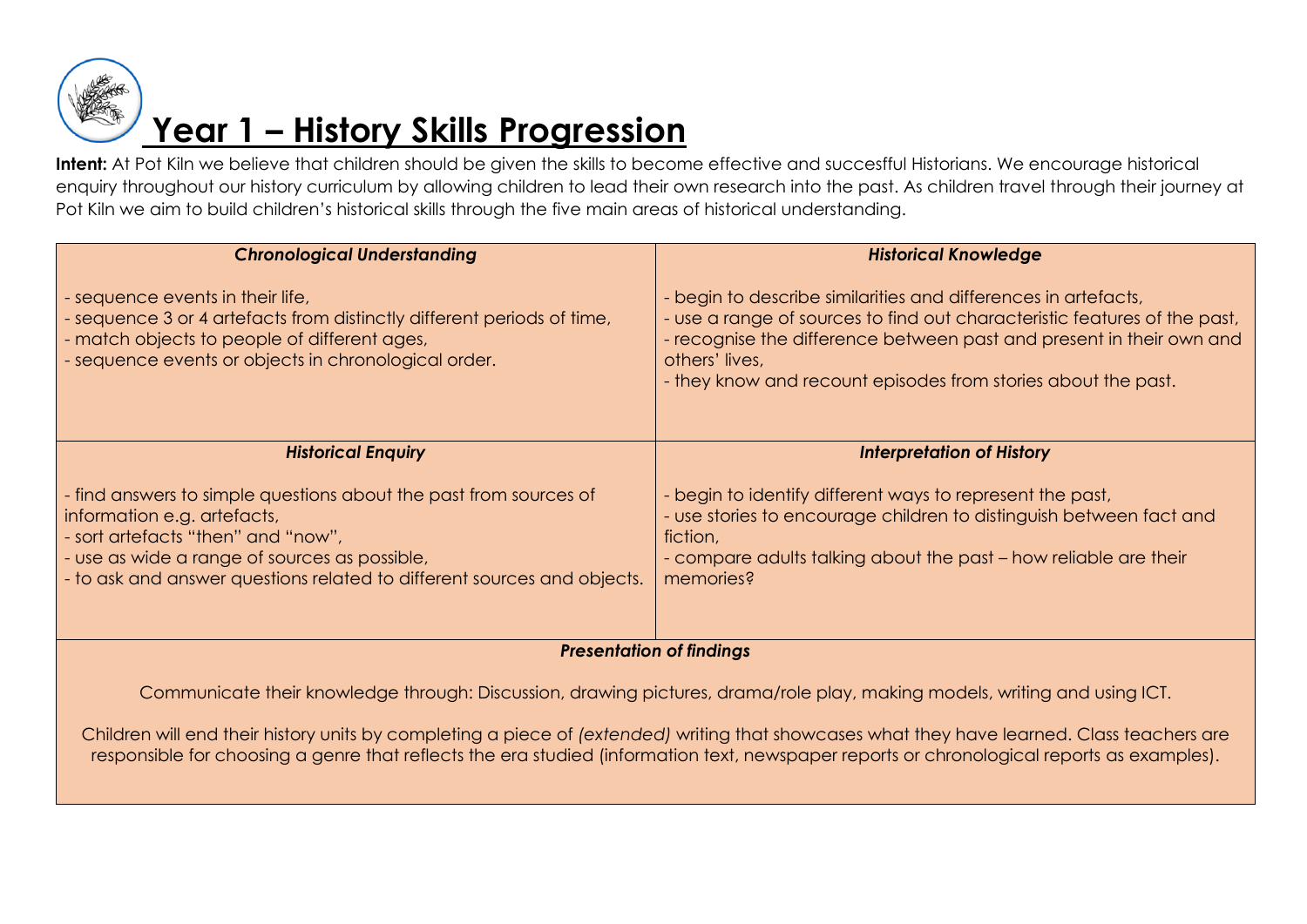

| <b>Chronological Understanding</b>                                                                                                                                                                                              | <b>Historical Knowledge</b>                                                                                                                                                                                                                                                                                                                                 |
|---------------------------------------------------------------------------------------------------------------------------------------------------------------------------------------------------------------------------------|-------------------------------------------------------------------------------------------------------------------------------------------------------------------------------------------------------------------------------------------------------------------------------------------------------------------------------------------------------------|
| - sequence events closer together in time,<br>- sequence photographs / artefacts etc. from different periods of their<br>own life,<br>- describe memories of key events in own lives.                                           | - find out about people and events in other times,<br>- collections of artefacts – confidently describe similarities and<br>differences,<br>- recognise why people did things, why events happened and what<br>happened as a result,<br>- Identify differences between ways of life at different times<br>- use drama to develop empathy and understanding. |
| <b>Historical Enquiry</b>                                                                                                                                                                                                       | <b>Interpretation of History</b>                                                                                                                                                                                                                                                                                                                            |
| - observe or handle sources to answer questions about the past on the<br>basis of simple observations,<br>- sequence a collection of artefacts,<br>- use time lines,<br>- discuss the effectiveness and reliability of sources. | - compare pictures or photographs of people or events in the past,<br>- able to identify different ways to represent the past,<br>- compare 2 versions of a past event,<br>- discuss reliability of photos/ accounts/stories.                                                                                                                               |
| <b>Presentation of findings</b>                                                                                                                                                                                                 |                                                                                                                                                                                                                                                                                                                                                             |

Communicate their knowledge through: Discussion, drawing pictures, drama/role play, making models, writing, classroom displays, museums and using ICT.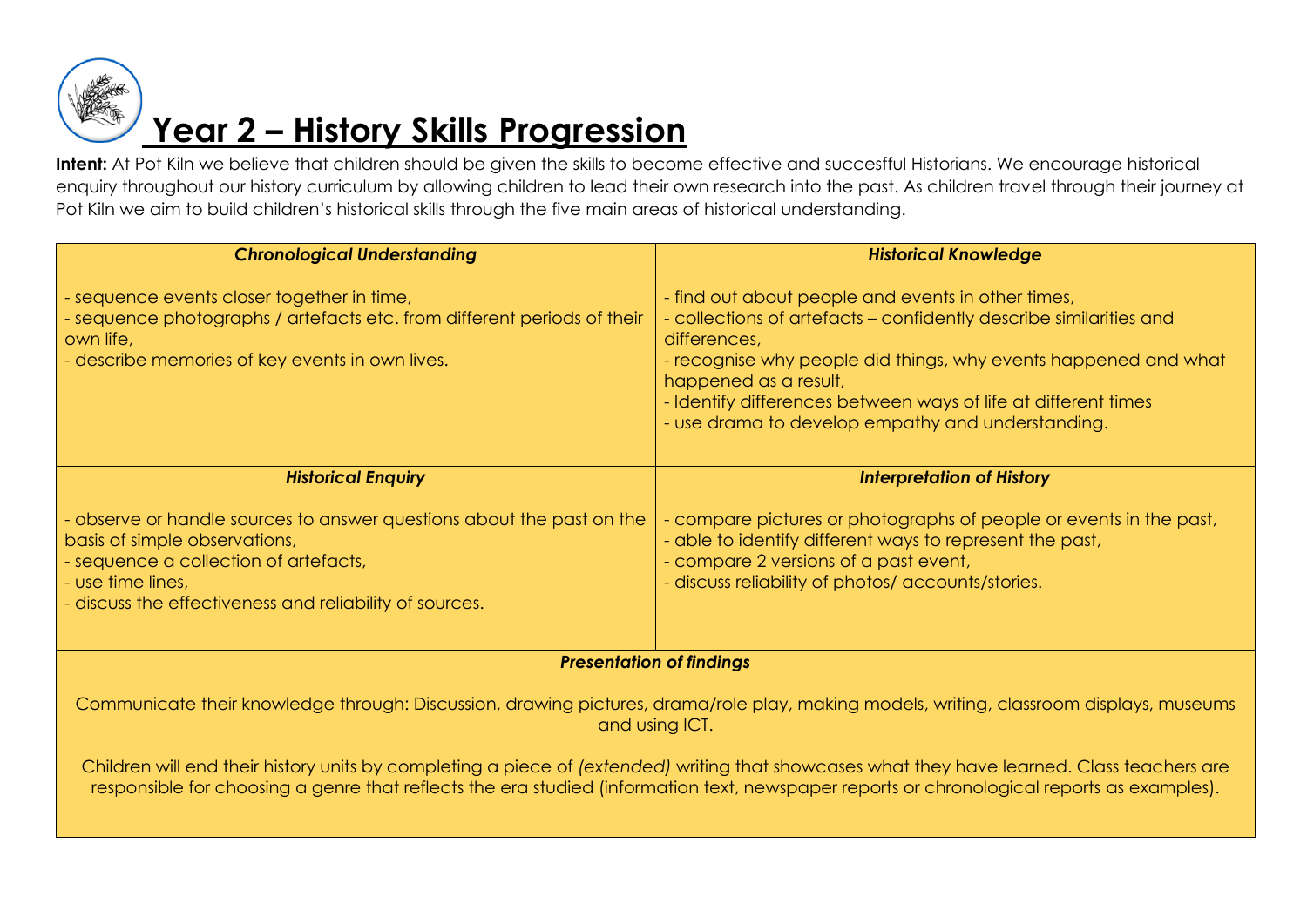

| <b>Chronological Understanding</b>                                                                                                                                                                                                                  | <b>Historical Knowledge</b>                                                                                                                                                                                                                                                                    |
|-----------------------------------------------------------------------------------------------------------------------------------------------------------------------------------------------------------------------------------------------------|------------------------------------------------------------------------------------------------------------------------------------------------------------------------------------------------------------------------------------------------------------------------------------------------|
| - place the time studied on a time line,<br>- sequence events or artefacts,<br>- use dates related to the passing of time (BC, AD etc.)                                                                                                             | - find out about everyday lives of people in time studied and<br>compare with our lives today,<br>identify reasons for and results of people's actions,<br>understand why people may have wanted to do something<br>(motives),<br>- study change through the lives of significant individuals. |
| <b>Historical Enquiry</b>                                                                                                                                                                                                                           | <b>Interpretation of History</b>                                                                                                                                                                                                                                                               |
| - use a range of sources to find out about a period,<br>- observe small details – artefacts, pictures,<br>- select and record information relevant to the study,<br>- begin to use the library, e-learning for research ask and answer<br>question. | identify and give reasons for different ways in which the past is<br>represented,<br>distinguish between different sources – compare different versions of<br>the same story,<br>- look at representations of the period – museum, cartoons etc.                                               |
| <b>Presentation of findings</b>                                                                                                                                                                                                                     |                                                                                                                                                                                                                                                                                                |

Communicate their knowledge through: Discussion, drawing pictures, drama/role play, making models, writing, classroom displays, museums and using ICT.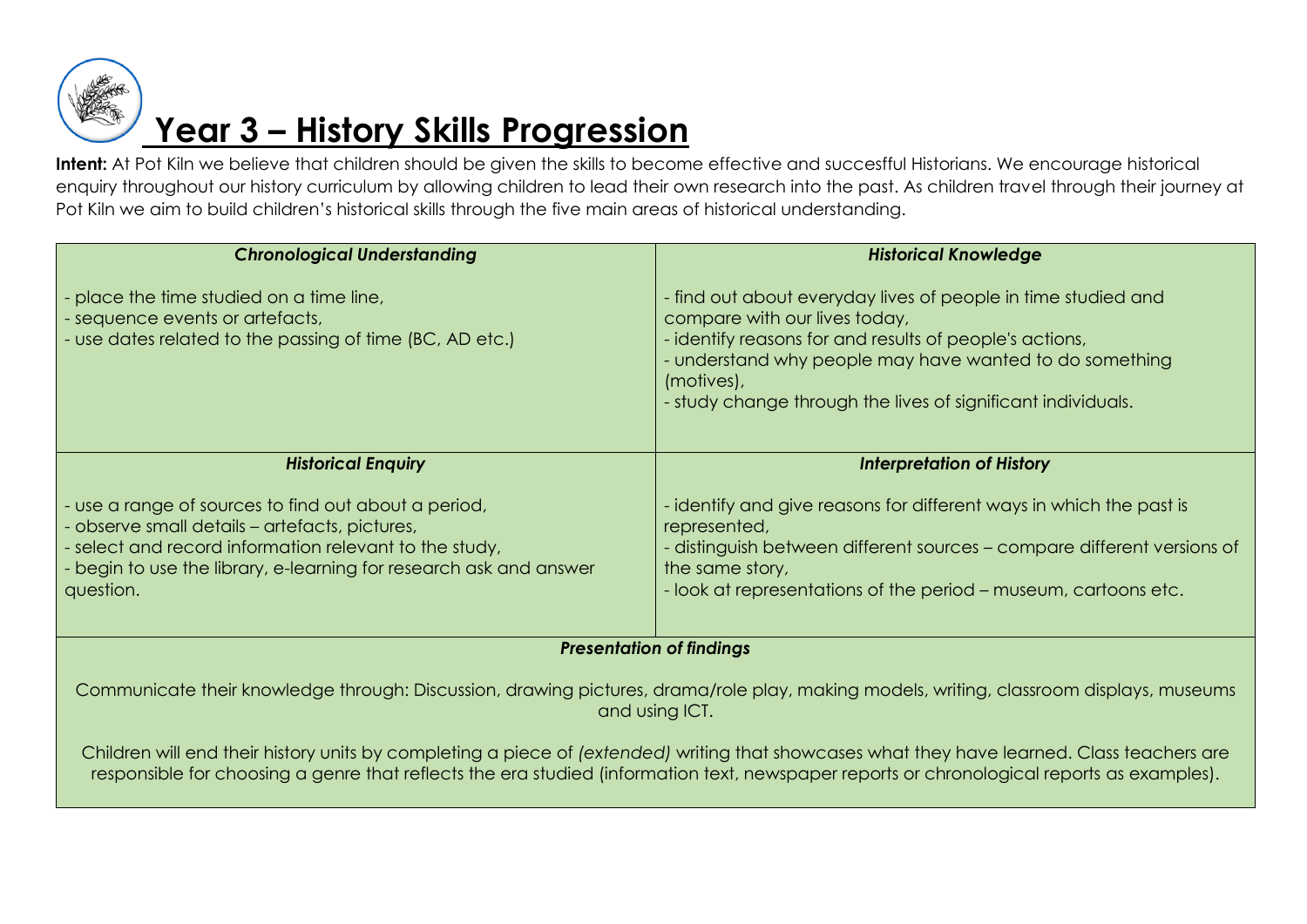

| <b>Historical Knowledge</b>                                                                                                                                                                                                                                                    |  |
|--------------------------------------------------------------------------------------------------------------------------------------------------------------------------------------------------------------------------------------------------------------------------------|--|
| use evidence to reconstruct life in time studied,<br>identify key features and events,<br>look for links and effects in time studied,<br>offer a reasonable explanation for some events,<br>develop a broad understanding of ancient civilisations (see<br>statutory guidance) |  |
| <b>Interpretation of History</b>                                                                                                                                                                                                                                               |  |
| look at the evidence available,<br>begin to evaluate the usefulness of different sources,<br>- use text books and historical knowledge.                                                                                                                                        |  |
| <b>Presentation of findings</b>                                                                                                                                                                                                                                                |  |
| - choose relevant material to present a picture of one aspect of life in                                                                                                                                                                                                       |  |

Communicate their knowledge through: Discussion, drawing pictures, drama/role play, making models, writing, classroom displays, museums and using ICT.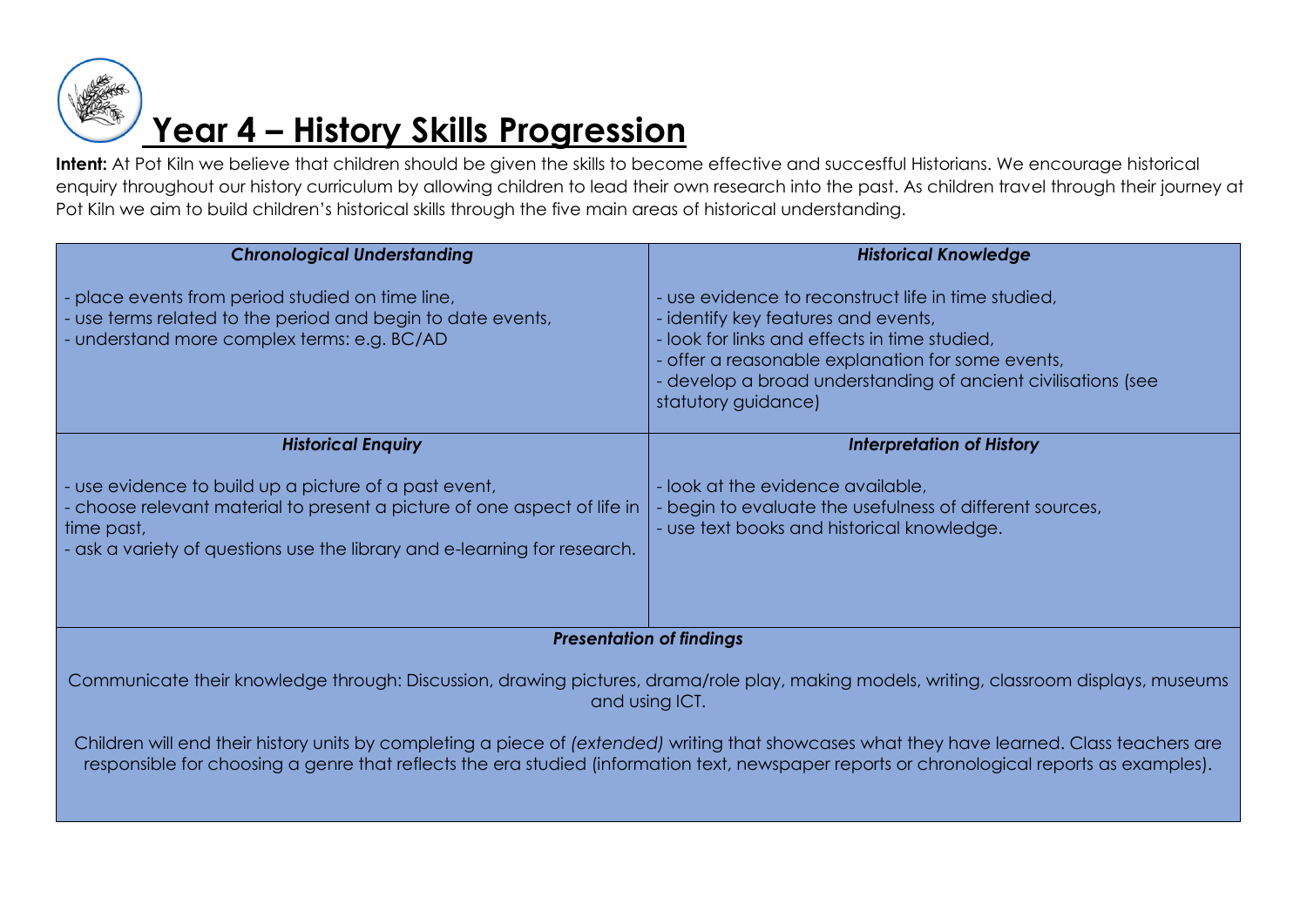

| <b>Chronological Understanding</b>                                                                                                                                                                                                                                                        | <b>Historical Knowledge</b>                                                                                                                                                                                                                                                                                               |
|-------------------------------------------------------------------------------------------------------------------------------------------------------------------------------------------------------------------------------------------------------------------------------------------|---------------------------------------------------------------------------------------------------------------------------------------------------------------------------------------------------------------------------------------------------------------------------------------------------------------------------|
| - place current study on a time line in relation to other studies,<br>- know and sequence key events of time studied,<br>- use relevant terms and period labels,<br>- relate current studies to previous studies and make comparisons<br>between different times in history.              | - study different aspects of different people - differences between<br>men and women,<br>examine causes and results of great events and the impact on<br>people,<br>compare life in early and late 'times' studied<br>compare an aspect of life with the same aspect in another period.<br>study an ancient civilization. |
| <b>Historical Enquiry</b>                                                                                                                                                                                                                                                                 | <b>Interpretation of History</b>                                                                                                                                                                                                                                                                                          |
|                                                                                                                                                                                                                                                                                           |                                                                                                                                                                                                                                                                                                                           |
| - begin to identify primary and secondary sources,<br>- use evidence to build up a picture of life in time studied,<br>- select relevant sections of information,<br>- confident use of literature and internet research with increasing<br>confidence.                                   | compare accounts of events from different sources – fact or fiction,<br>offer some reasons for different versions of events.                                                                                                                                                                                              |
| <b>Presentation of findings</b>                                                                                                                                                                                                                                                           |                                                                                                                                                                                                                                                                                                                           |
| Communicate their knowledge through: Discussion, drawing pictures, drama/role play, making models, writing, classroom displays, museums<br>and using ICT.                                                                                                                                 |                                                                                                                                                                                                                                                                                                                           |
| Children will end their history units by completing a piece of (extended) writing that showcases what they have learned. Class teachers are<br>responsible for choosing a genre that reflects the era studied (information text, newspaper reports or chronological reports as examples). |                                                                                                                                                                                                                                                                                                                           |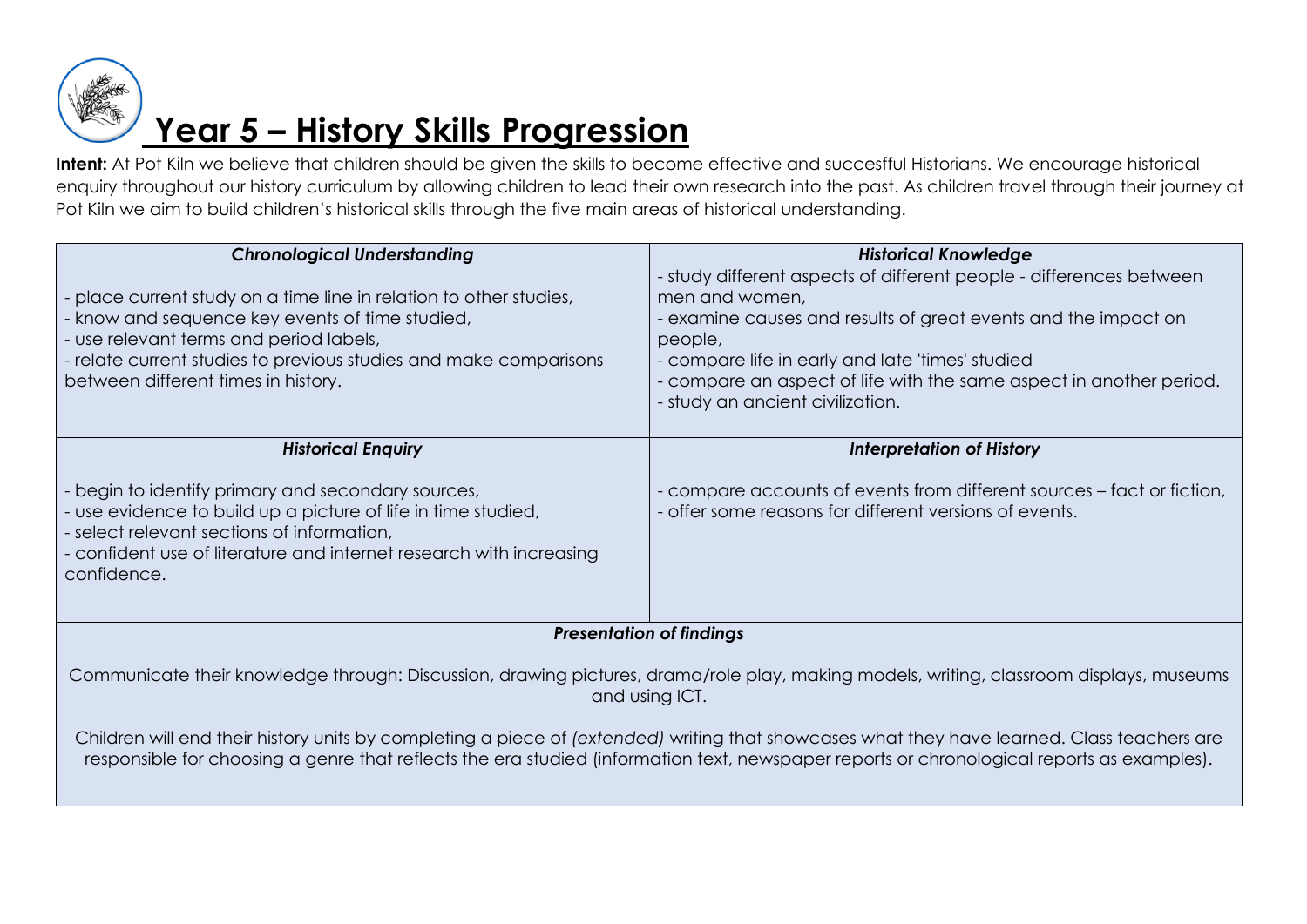

## **Year 6 – History Skills Progression**

Intent: At Pot Kiln we believe that children should be given the skills to become effective and succesfful Historians. We encourage historical enquiry throughout our history curriculum by allowing children to lead their own research into the past. As children travel through their journey at Pot Kiln we aim to build children's historical skills through the five main areas of historical understanding.

| <b>Chronological Understanding</b><br>place current study on a time line in relation to other studies,<br>- use relevant dates and terms,<br>- sequence up to ten events on a time line.                                                                 | <b>Historical Knowledge</b><br>- find about beliefs, behaviour and characteristics of people,<br>recognising that not everyone shares the same views and feelings,<br>- compare beliefs and behaviour with another period studied,<br>- write another explanation of a past event in terms of cause and<br>effect using evidence to support and illustrate their explanation<br>know key dates, characters and events of time studied. |
|----------------------------------------------------------------------------------------------------------------------------------------------------------------------------------------------------------------------------------------------------------|----------------------------------------------------------------------------------------------------------------------------------------------------------------------------------------------------------------------------------------------------------------------------------------------------------------------------------------------------------------------------------------------------------------------------------------|
| <b>Historical Enquiry</b>                                                                                                                                                                                                                                | <b>Interpretation of History</b>                                                                                                                                                                                                                                                                                                                                                                                                       |
| - recognise primary and secondary sources,<br>- use a range of sources to find out about an aspect of time past,<br>- suggest omissions and the means of finding out,<br>bring knowledge gathering from several sources together in a fluent<br>account. | - link sources and work out how conclusions were arrived at,<br>- consider ways of checking the accuracy of interpretations – fact or<br>fiction and opinion,<br>be aware that different evidence will lead to different conclusions.<br>- confident use of the library and internet for research.                                                                                                                                     |
| <b>Presentation of findings</b>                                                                                                                                                                                                                          |                                                                                                                                                                                                                                                                                                                                                                                                                                        |

Communicate their knowledge through: Discussion, drawing pictures, drama/role play, making models, writing, classroom displays, museums and using ICT.

Make appropriate use of dates and terms studied and carry out own investigations.